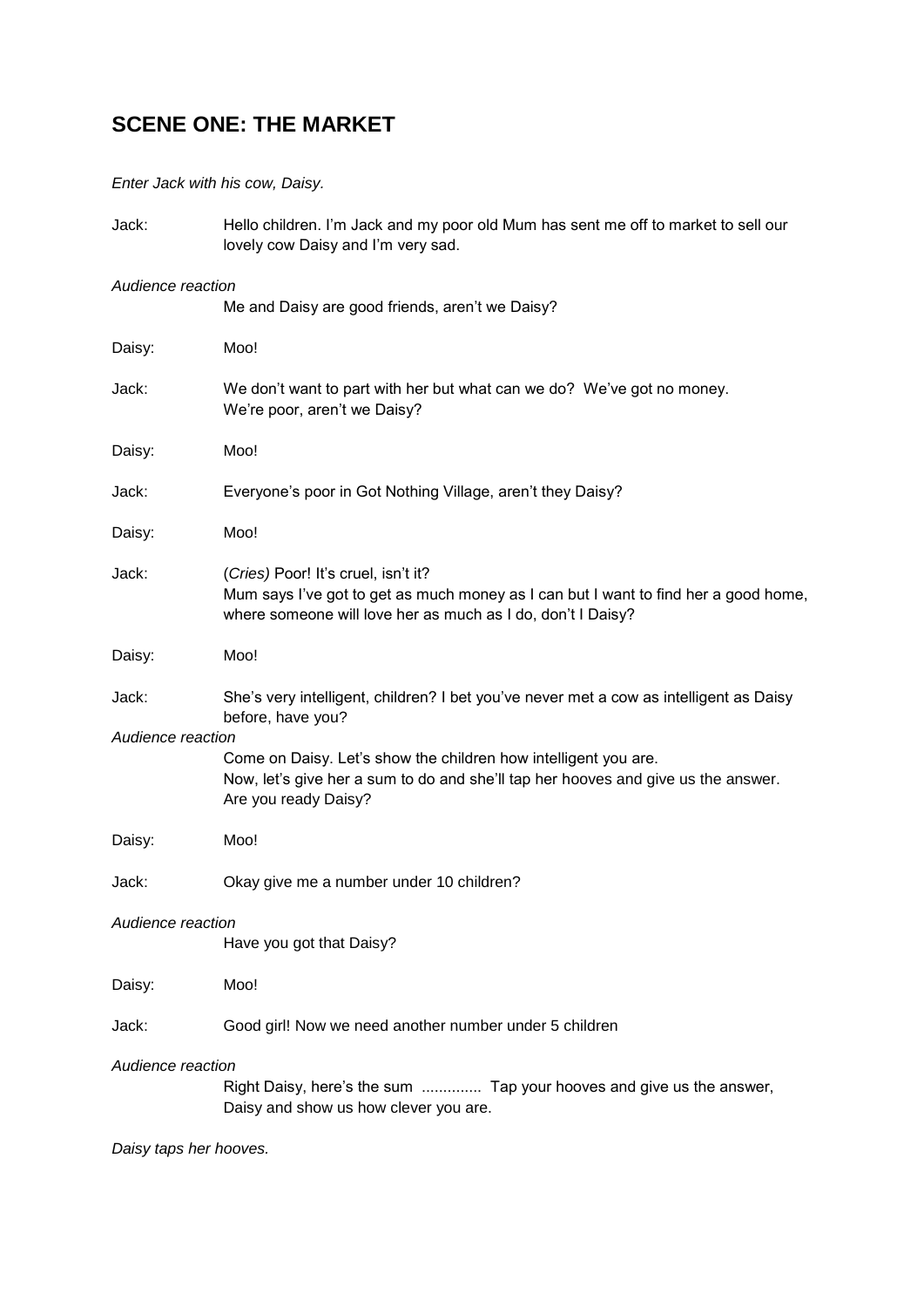Jack: See! I told you she was clever and you are, lovely daisy.

## **SONG: DAISY, DAISY, SHE'S MATHS CRAZY**

When Daisy was a calf (Moo) She'd make the children laugh (Ha ha ha) She'd come to school and moo hard at the gate (Moo) She'd make a lot of din (Moo) The Head would let her in (Come in Daisy!) She'd come to study Maths and she was great (Wow!) Daisy is a star (Twinkle, twinkle) She deserves a big Hurrah (Hurrah!) You'll never meet a cleverer cow than her (She's really clever, Miss) Daisy's got a brain ( Oooh!) if you see her down the lane (Hello Daisy) Let her know how proud we are of her (We're really proud of you, Daisy)

### Chorus:

Daisy, Daisy. she's maths crazy Moo Moo Moo Moo Moo repeat

The lessons were such fun. (laughter) She got all her homework done. (Well done Daisy) She'd get all the answers right and we'd all cheer (Cheer) The teachers loved her too (Ah, isn't she lovely) And her reputation grew (She's clever) She kept on coming back year after year (Lovely to see you, Daisy) Daisy is a star (Twinkle, twinkle) She deserves a big Hurrah (Hurrah!) You'll never meet a cleverer cow than her (She's really clever, Miss) Daisy's got a brain (Oooh!) if you see her down the lane (Hello Daisy) Let her know how proud we are of her (We're really proud of you, Daisy)

Chorus: Daisy, Daisy. she's maths crazy Moo Moo Moo Moo Moo repeat twice MOO

Jack: Give her a big clap children!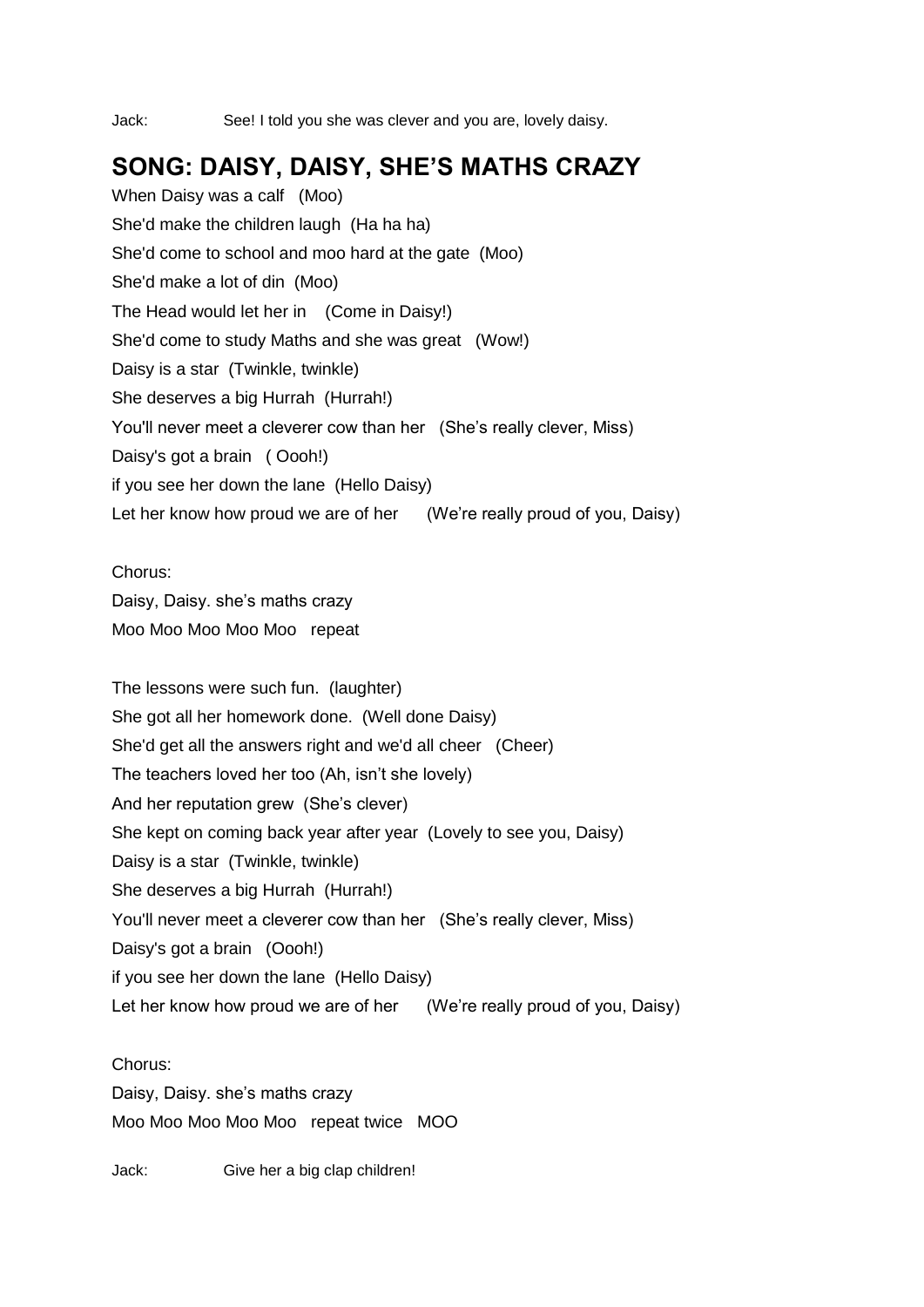|                   | Now, you can see how difficult it is going to be for me to part with my lovely, clever<br>COW.                                                                                                                           |
|-------------------|--------------------------------------------------------------------------------------------------------------------------------------------------------------------------------------------------------------------------|
|                   | Now come on Daisy. Let's have a look around the market place.                                                                                                                                                            |
| Daisy:            | (Sadly) Moo!                                                                                                                                                                                                             |
| Jack:             | Oooh!                                                                                                                                                                                                                    |
| Enter Bean man    |                                                                                                                                                                                                                          |
| Bean Man:         | Hey! That's a lovely cow you've got there, young man.                                                                                                                                                                    |
| He strokes Daisy  |                                                                                                                                                                                                                          |
| Daisy:            | (Getting excited) Moo!                                                                                                                                                                                                   |
| Jack:             | Here, children! This looks interesting.                                                                                                                                                                                  |
| Bean man:         | I'm looking for a fine cow like that?                                                                                                                                                                                    |
| Daisy:            | Moo!                                                                                                                                                                                                                     |
| Jack:             | (To children) Hey! How lucky is that? This man seems like a good person to sell my<br>lovely cow to. He likes Daisy already and that's a great start.<br>Hello, I'm Jack and yes I am selling my cow.                    |
| Bean Man:         | Pleased to meet you Jack. I'm the Bean Man and I am sure I can offer you a good<br>deal.                                                                                                                                 |
| Jack:             | Well that's fantastic because the reason we are selling Daisy                                                                                                                                                            |
| Bean Man:         | Daisy?                                                                                                                                                                                                                   |
| Jack:             | Yes.                                                                                                                                                                                                                     |
| Bean man:         | What a lovely name!<br>Hello beautiful Daisy!                                                                                                                                                                            |
| Daisy:            | Moo!                                                                                                                                                                                                                     |
| Jack:             | She likes you, Bean Man, doesn't she children?                                                                                                                                                                           |
| Audience reaction | Anyway, the reason we are having to sell lovely Daisy, is because we are so poor.<br>Yes we're all very poor in Got Nothing Village. My Mum wants me to get as much<br>money as I can so that we can eat properly again. |
| Bean Man:         | Oh dear. That is a sad story.                                                                                                                                                                                            |
| Jack:             | Yes it is.                                                                                                                                                                                                               |
|                   | (Starts to cry and Daisy joins in. Bean Man consoles them.)                                                                                                                                                              |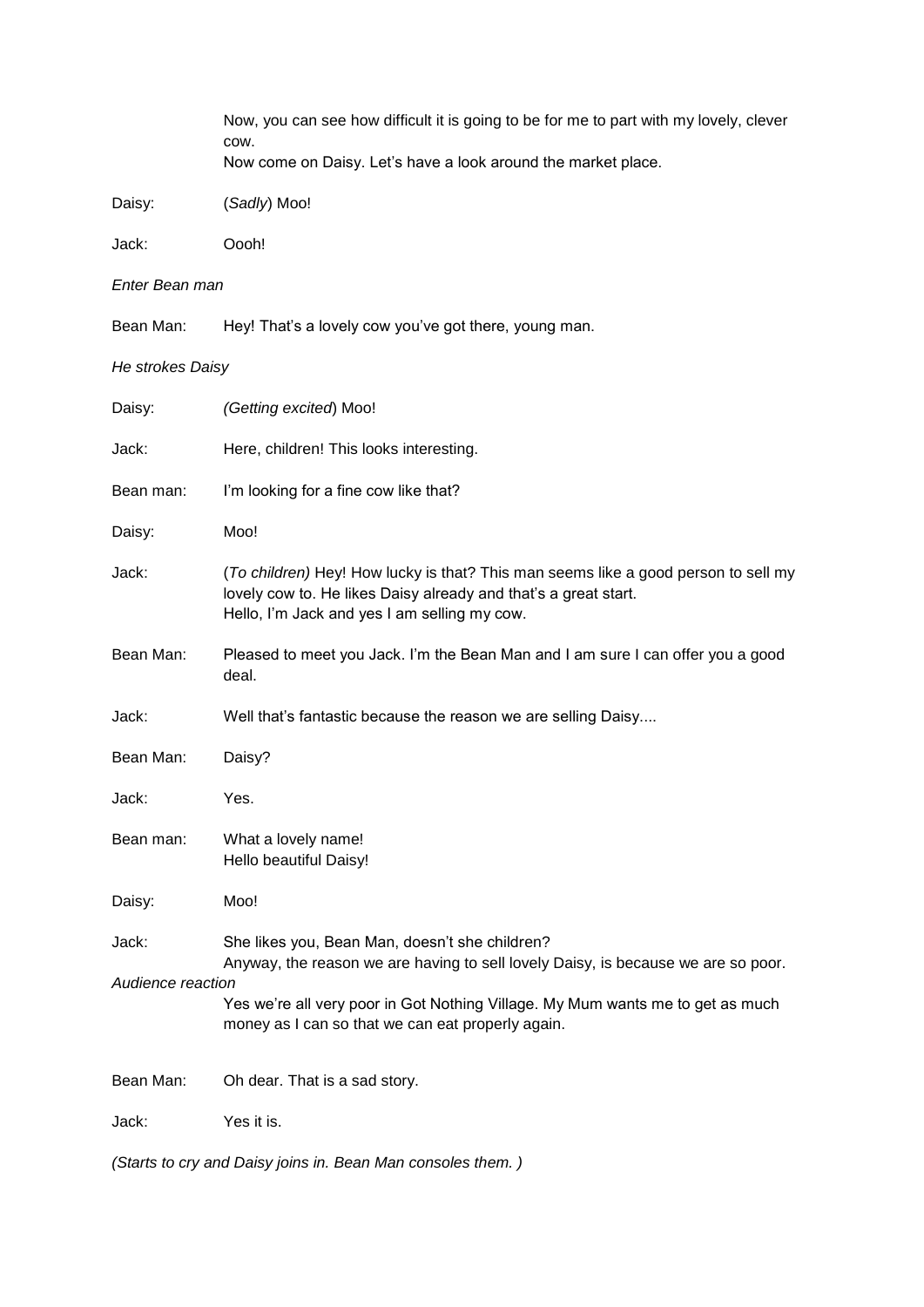| Jack:     | But I don't want to part with my lovely Daisy unless I can find her the best home in the<br>world.    |
|-----------|-------------------------------------------------------------------------------------------------------|
| Bean Man: | Well Jack, I think, if you sell your lovely Daisy to me, you will get enough money to<br>eat well.    |
| Jack:     | You mean I'll be able to have my very favourite Pizza.                                                |
| Bean man: | Er! Yes, if that's what you want.                                                                     |
| Jack:     | It is, although my Mum's says I have to have 5 a day.                                                 |
| Bean Man: | <b>What Pizzas?</b>                                                                                   |
| Jack:     | No, silly! Fruit and veg. That's what we have to do if we want to stay healthy.<br>Isn't it children? |
| Bean Man: | What is your favourite Pizza, Jack?                                                                   |
| Jack:     | Oh Salami and Olives with Palma ham and loads of melted cheese.                                       |
| Bean Man: | Really? Well close your eyes, Jack.                                                                   |
|           | Jack closes his eyes and the Bean Man magics a Pizza.                                                 |

Open your eyes!

| Jack:     | Wow! How did you do that?                                                                               |
|-----------|---------------------------------------------------------------------------------------------------------|
| Bean man: | It was magic. Now I have 5 beans to give you for your cow.                                              |
| Jack:     | 5 beans? My Mum would have my guts for garters if I took them back to her. She'd<br>think I was stupid. |
| Bean Man: | These are no ordinary beans, Jack.                                                                      |
| Jack:     | Really?                                                                                                 |
| Bean Man: | No, you see, I am the Bean Man and these are magic beans, Jack.                                         |
| Jack:     | Magic Beans? Wow!                                                                                       |
| Bean Man: | Wow indeed! They could bring you a fortune.                                                             |
| Jack:     | A fortune?                                                                                              |
| Bean Man: | Yep. You could have your favourite Pizza every day.                                                     |
| Jack:     | Really?                                                                                                 |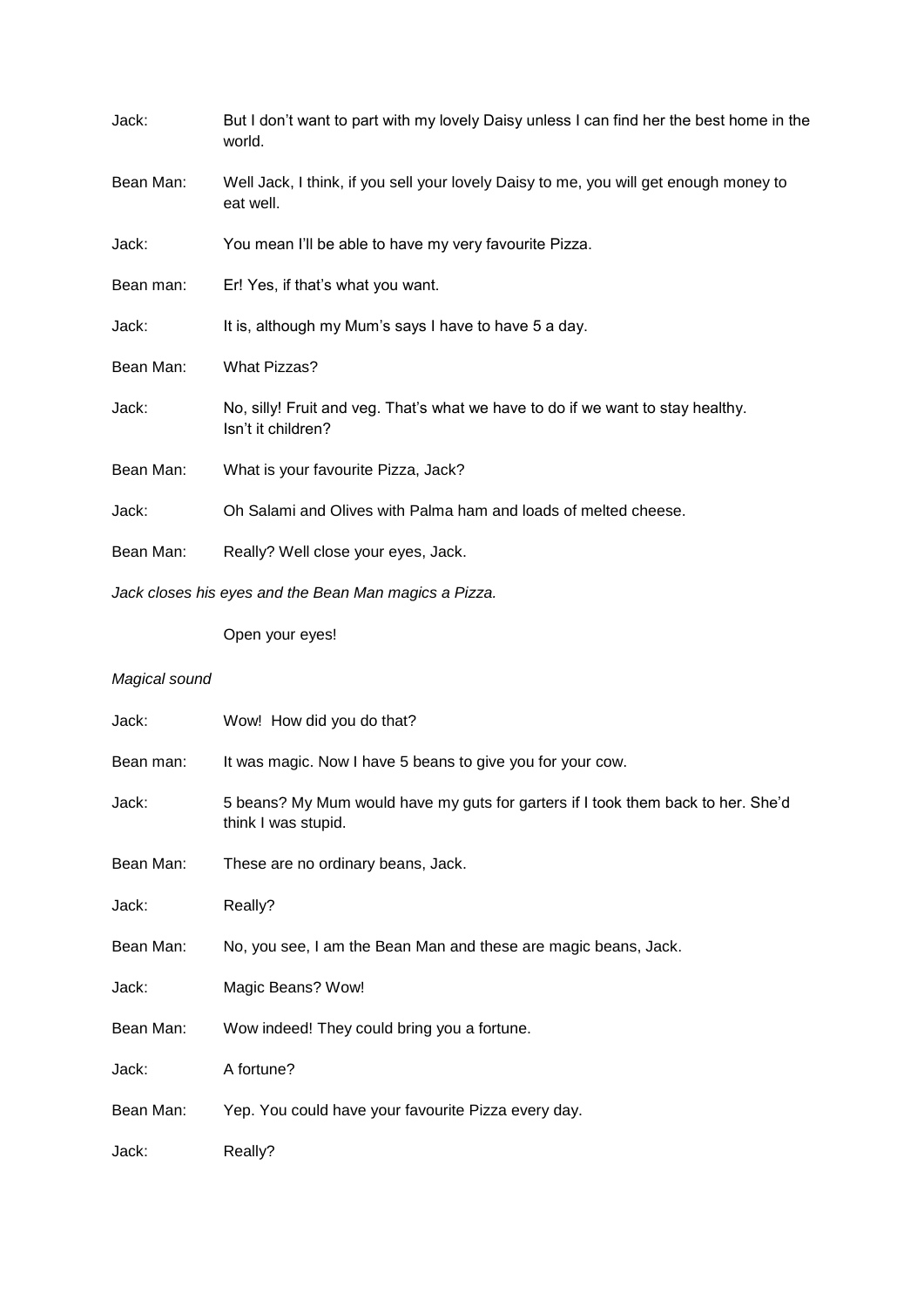| Bean Man: |  |  |  | Really! Jack, I will look after your lovely cow Daisy. |  |  |  |
|-----------|--|--|--|--------------------------------------------------------|--|--|--|
|-----------|--|--|--|--------------------------------------------------------|--|--|--|

Daisy: Moo!

Bean Man: And in exchange you can take these 5 magic beans

Jack: What do you think children? Should I do it?

#### *Audience reaction*

Ok then, I will. Bean Man, we have a deal!

Daisy: Moo!

| Bean Man: | Good decision! Well done, Jack. |  |
|-----------|---------------------------------|--|
|           |                                 |  |

*Jack gives Daisy a kiss and shakes the Bean man's hand. He gives Jack the beans.*

| Bean Man: | Come on lovely Daisy I have a beautiful field you can graze in. It is full of the<br>greenest and best grass in the world.                                                                     |
|-----------|------------------------------------------------------------------------------------------------------------------------------------------------------------------------------------------------|
| Daisy:    | ( <i>Excited</i> ) Moo!                                                                                                                                                                        |
| They exit |                                                                                                                                                                                                |
| Jack:     | Wow, children! I am really happy. Daisy has a wonderful new home with lovely green<br>grass and I have 5 magic beans and a lovely Pizza to eat. I think Mum will be really<br>pleased with me. |
| Exiting   | Image magicing my favourite Pizza like that? Mum's favourite too. I'll share it with her.<br>See you later boys and girls!                                                                     |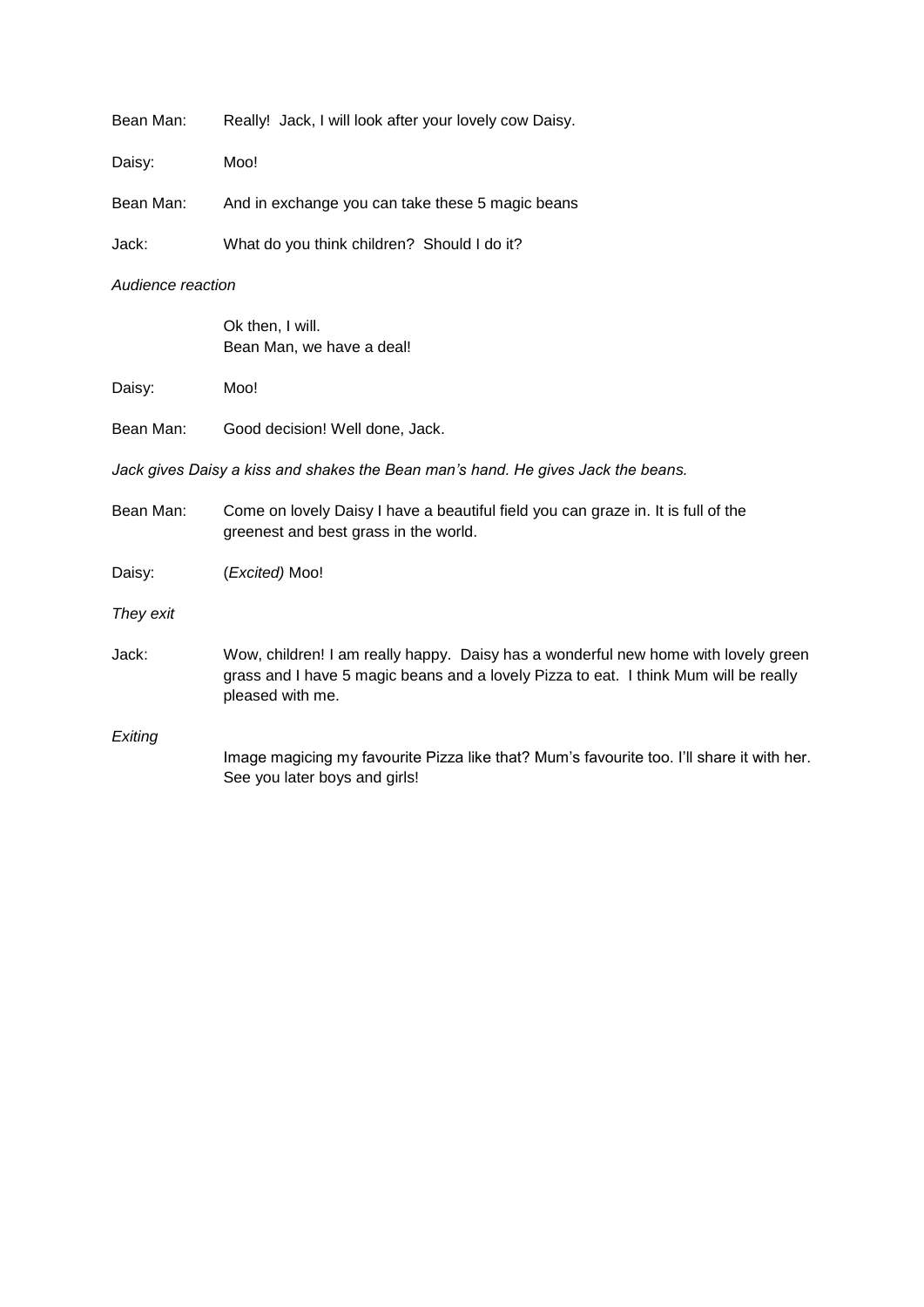# **SCENE TWO: JACK'S HOME**

| Mum:                      | That Pizza was so lovely, Jack. Now that I have eaten something I can think straight<br>again.                                                                                                                                                                                                                                                                                                                                               |
|---------------------------|----------------------------------------------------------------------------------------------------------------------------------------------------------------------------------------------------------------------------------------------------------------------------------------------------------------------------------------------------------------------------------------------------------------------------------------------|
| Jack:                     | Great, Mum! We were really hungry, weren't we?                                                                                                                                                                                                                                                                                                                                                                                               |
| Mum:                      | Yeah, son, we were, after all we live in Got Nothing Village.<br>(Sees children) Oh, hello children! I'm Jack's Mum. I didn't see you there, I was so<br>hungry. You lot look well fed though.<br>It's a terrible thing hunger. I am ashamed to say that I haven't been able to feed us<br>properly, on account of us being so poor and living in Got Nothing Village. (Cries)<br>What would your poor old father say, Jack, if he was here? |
| Jack:                     | There, there!                                                                                                                                                                                                                                                                                                                                                                                                                                |
| Mum:                      | So, Jack, where's the money you got for Daisy. I hope you didn't spend it all on that<br>Pizza.                                                                                                                                                                                                                                                                                                                                              |
| Jack:                     | No, I didn't. It was a magic Pizza you see, wasn't it children?                                                                                                                                                                                                                                                                                                                                                                              |
| Audience reaction         |                                                                                                                                                                                                                                                                                                                                                                                                                                              |
| Mum:                      | Did I hear you say magic, son, 'cos as you know, I'm going a bit deaf?                                                                                                                                                                                                                                                                                                                                                                       |
| Jack:                     | Yeah!                                                                                                                                                                                                                                                                                                                                                                                                                                        |
| Mum:                      | Magic Pizza? Don't be daft. That Pizza was real. I just ate it.                                                                                                                                                                                                                                                                                                                                                                              |
| Jack:                     | I know but the Bean Man, who is looking after Daisy now                                                                                                                                                                                                                                                                                                                                                                                      |
| Mum:                      | The bin men have taken Daisy! Oh, no! I hope they haven't thrown my lovely cow on<br>the rubbish heap. She was all that we had. Go and get her back, Jack straight away.                                                                                                                                                                                                                                                                     |
| Jack:                     | No, Mum! (Louder) Not the Bin Men - the Bean Man!                                                                                                                                                                                                                                                                                                                                                                                            |
| Mum:                      | Oh! (Puzzled) Whose he when he's at home?                                                                                                                                                                                                                                                                                                                                                                                                    |
| (Jack speaks in her ear!) |                                                                                                                                                                                                                                                                                                                                                                                                                                              |
| Jack:                     | Mum, listen! Daisy is with the Bean Man, who is a good person.<br>Isn't he children?                                                                                                                                                                                                                                                                                                                                                         |
| Audience reaction         | He magiced the Pizza for us because I was feeling hungry.                                                                                                                                                                                                                                                                                                                                                                                    |
| Mum:                      | What's all this twaddle about magic?                                                                                                                                                                                                                                                                                                                                                                                                         |
| Jack:                     | (Frustrated) If you had been there you would understand what I am talking about.<br>Anyway, he gave me 5 magic beans for Daisy.                                                                                                                                                                                                                                                                                                              |